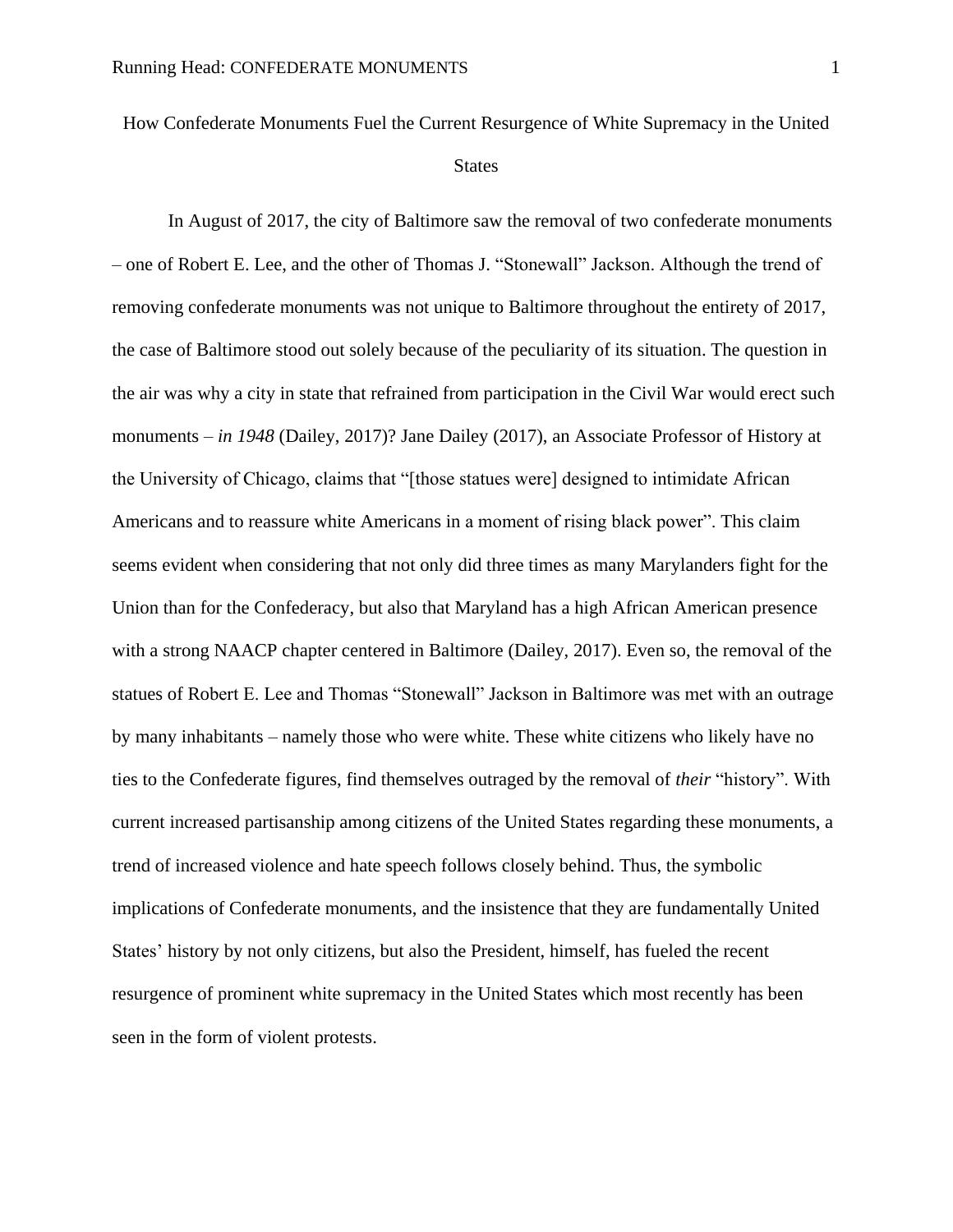Robert E. Lee and Thomas J. "Stonewall" Jackson are the representative figures of the Confederate cause in the United States' Civil War. Consequently, as put by Craig Friend (2009) the Director of Public History at North Carolina State University, "[f]ollowing the end of the Civil War, these men came to represent two archetypes of Anglo-southern masculinity and nationalism: the honorable Christian gentlemen (Lee) and the disciplined Christian soldier (Jackson)" (as cited in Bohland, 2013, p. 268). As these two individuals became the standard to strive for, an increased attachment between Confederate culture and white southerners began to take off in the United States. With this attachment came the erection of several Confederate monuments throughout the United States. Before 1890, Confederate monuments were placed primarily in southern cemeteries (Hague, 2011, p. 284), but, as the late Geographer John Winberry (1983) describes, at the start of the  $20<sup>th</sup>$  century Confederate monuments took on a different meaning and were built in town centers and courthouse squares (as cited in Hague, 2011, p. 284) where many individuals were exposed to them each day. Although Neo-Confederates claim that these Confederate monuments represent nothing but a history of events, with no racial relevance, the entire foundation of the Confederacy was established on the necessity of slavery for economic prosperity. The former Confederate President, Jefferson Davis (1850), refused to renounce this very tenant stating in the  $1<sup>st</sup>$  session of the  $31<sup>st</sup>$  Congress that "the domestic servitude of African slavery… is essential" (as cited in Hague, 2011, p. 297). For a nation which relied solely upon African enslavement, there is no room to argue that that race does not contribute to Confederate symbolism because race, in fact, was the key to the south's structural distinctiveness (Griffin, 2010, p. 768). The south not only dealt with race differently than those in other regions of the United States, but it also enacted legislation which was unique to its own isolated region which essentially made it illegal to be a minority in a white man's land.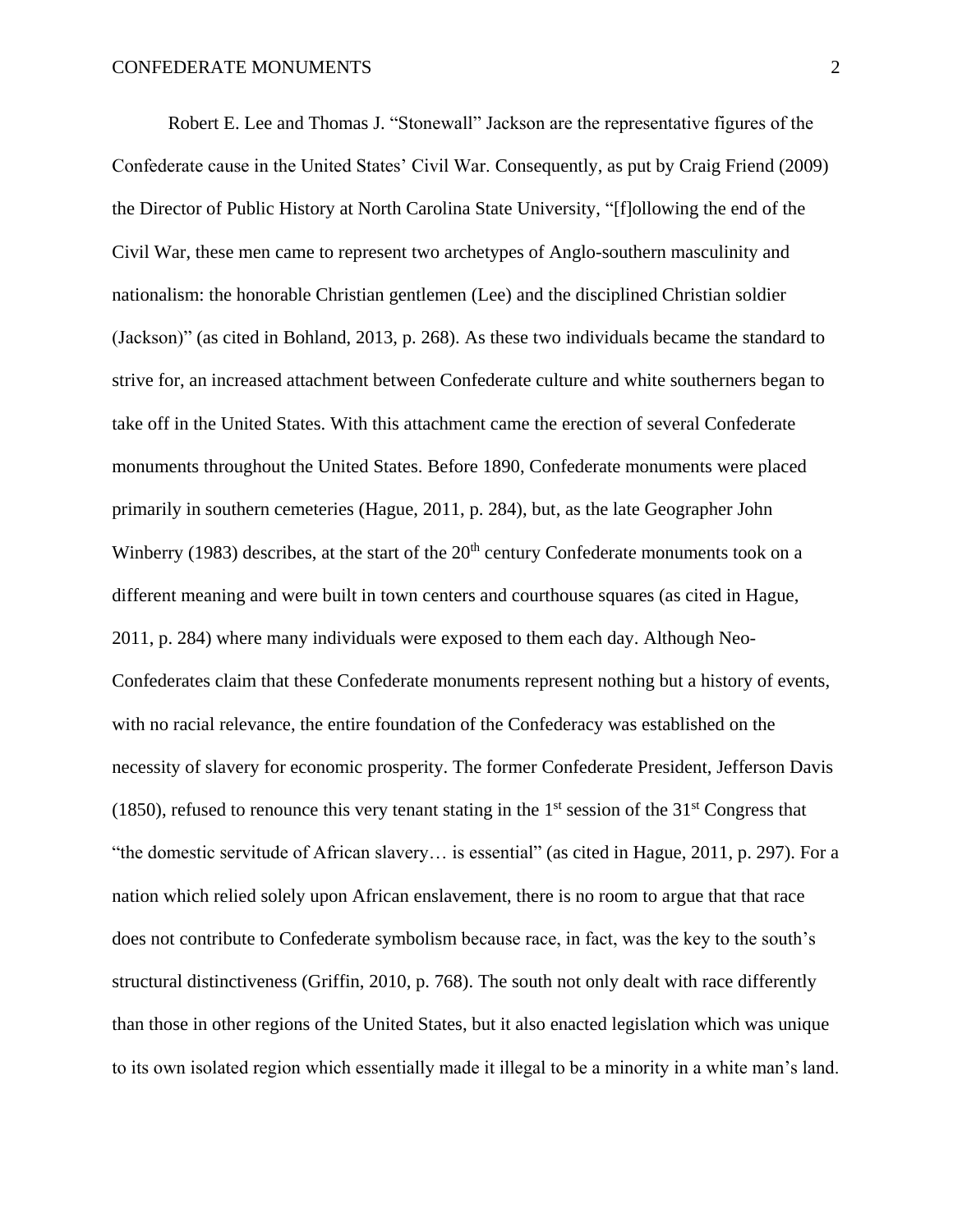Neo-Confederates openly proclaim their belief in the superiority of this traditional, patriarchal, Old South society where white, Christian men governed over women and minorities quite harmoniously (Holden, 2010, p. 1086). Considering these concepts, when cities across the United States proudly display a bronze statue of the revered Robert E. Lee, they are also revering the tenants of the Confederacy which he fought to preserve – agrarian economic success based on the reliance upon African enslavement.

The President of the United States is arguably the most influential position in the entirety of the world. In this position now is President Donald Trump, a man who is extremely vocal on his personal twitter, a phenomenon not seen by previous presidents, about current issues in the United States. On his personal twitter, he frequently discusses the removal of Confederate monuments as "sad" and that the "history and culture" of the United States is "being ripped apart" (Trump, 2017). While President Trump is pushing out these electronic messages of disdain regarding the removal of Confederate monuments, he is simultaneously fueling the partisanship surrounding the issue. Despite it being the President's role to act as a nonpartisan leader over all citizens of the United States, Trump's words directly relate to the viewpoint of one specific group in the debate on Confederate monuments – those who desire to keep them standing. Those who agree with President Trump rally together willingly with each supportive tweet he posts, generating an increased group-think mentality being "well the President of the United States agrees, so this idea must be right". In addition, Trump appeals to this group in a separate thread of tweets where the removal of the statues of Robert E. Lee and Stonewall Jackson is linked to possibly removing statues of Thomas Jefferson and George Washington. In these tweets, Trump adopts the "what next" mentality, claiming that monuments commemorating Confederate statues are equal to those of George Washington and Thomas Jefferson (Trump,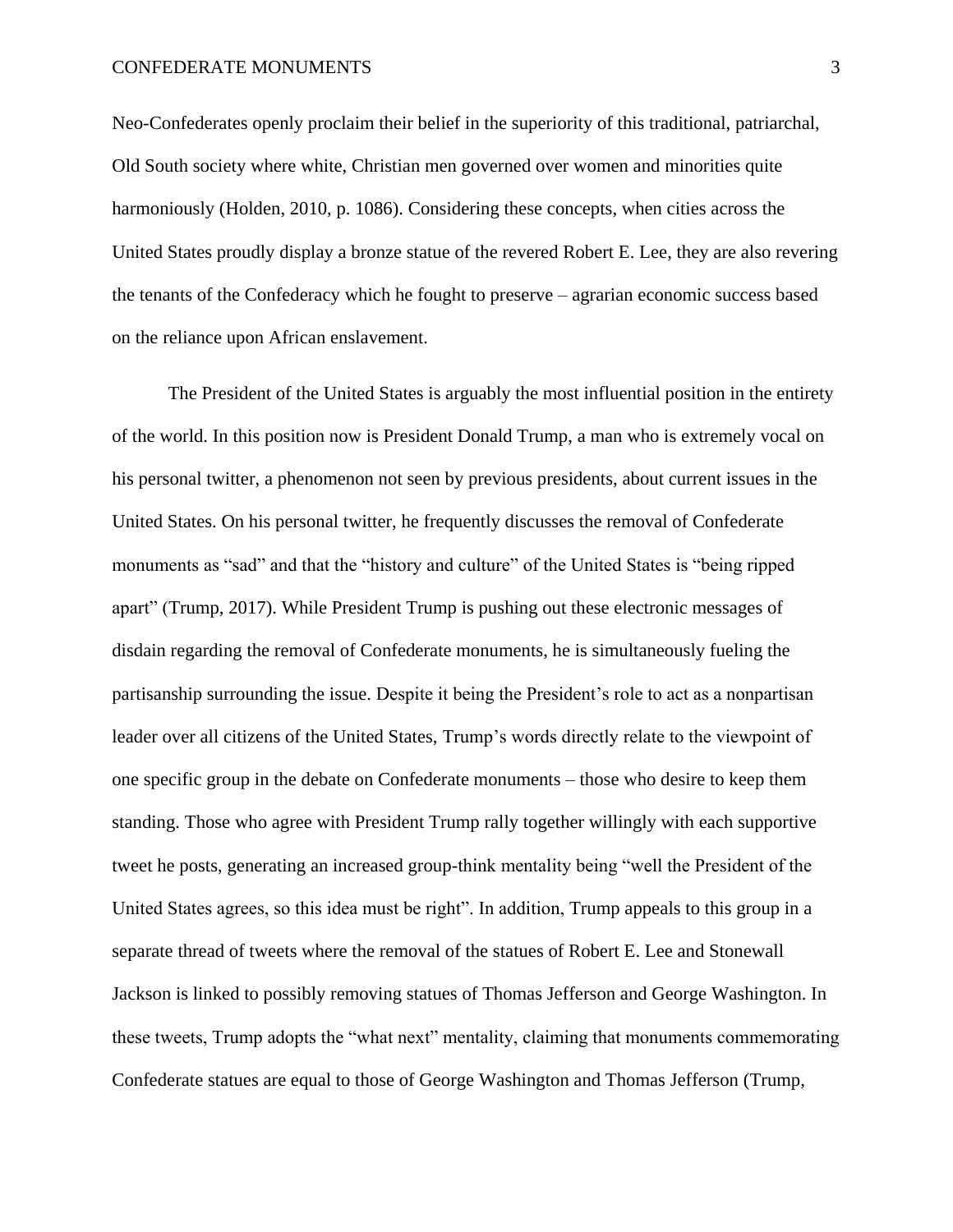2017). This thread of tweets from President Trump is troubling due to its implications that Confederate symbols which rebelled from the United States altogether are equal to United States' history than those of the Founding Fathers. Despite this reasoning, those that are firm believers that Confederate monuments are history take Trump's reasoning in with arms open wide – and they are willing to fight to make sure what they believe in is kept true in the United States.

As of August 2017, approximately 23 cities across the United States have seen the removal of Confederate statues (Bidgood, Bloch, McCarthy, Stack, & Andrews, 2017). Among these cities, one stands out due to the violence surrounding the removal of Confederate monuments – Charlottesville, Virginia. In Charlottesville residents voted to rename Lee and Jackson parks into Emancipation and Justice Parks, respectively (Gobar, 2017). With these decisions, the removal of the statue of Robert E. Lee was also decided. When the statue was erected in 1924, the Ku Klux Klan was in attendance, and even donated \$1,000 to the University of Virginia (Gobar, 2017). The statue itself was created during a time of increased racial violence, and during its erection was celebrated by one of the leading white supremacy groups in all of United States history. And when the statue was being threatened with removal, a protest – turned riot – ensued. Wes Gobar (2017), a fourth year student at the University of Virginia and the President of the university's Black Student Alliance, describes the events of this riot as "stepp[ing] into a war zone". Gobar (2017) claims that all one could hear was the whirling of helicopters above, and that white supremacist protesters were throwing pepper bombs and releasing tear gas toward the counter-protesters. Additionally, Gobar (2017) describes having to use signs as shields from the white supremacists and that many "were dressed in military gear and were heavily armed with assault weapons". As reported by Virginia's Secretary of Public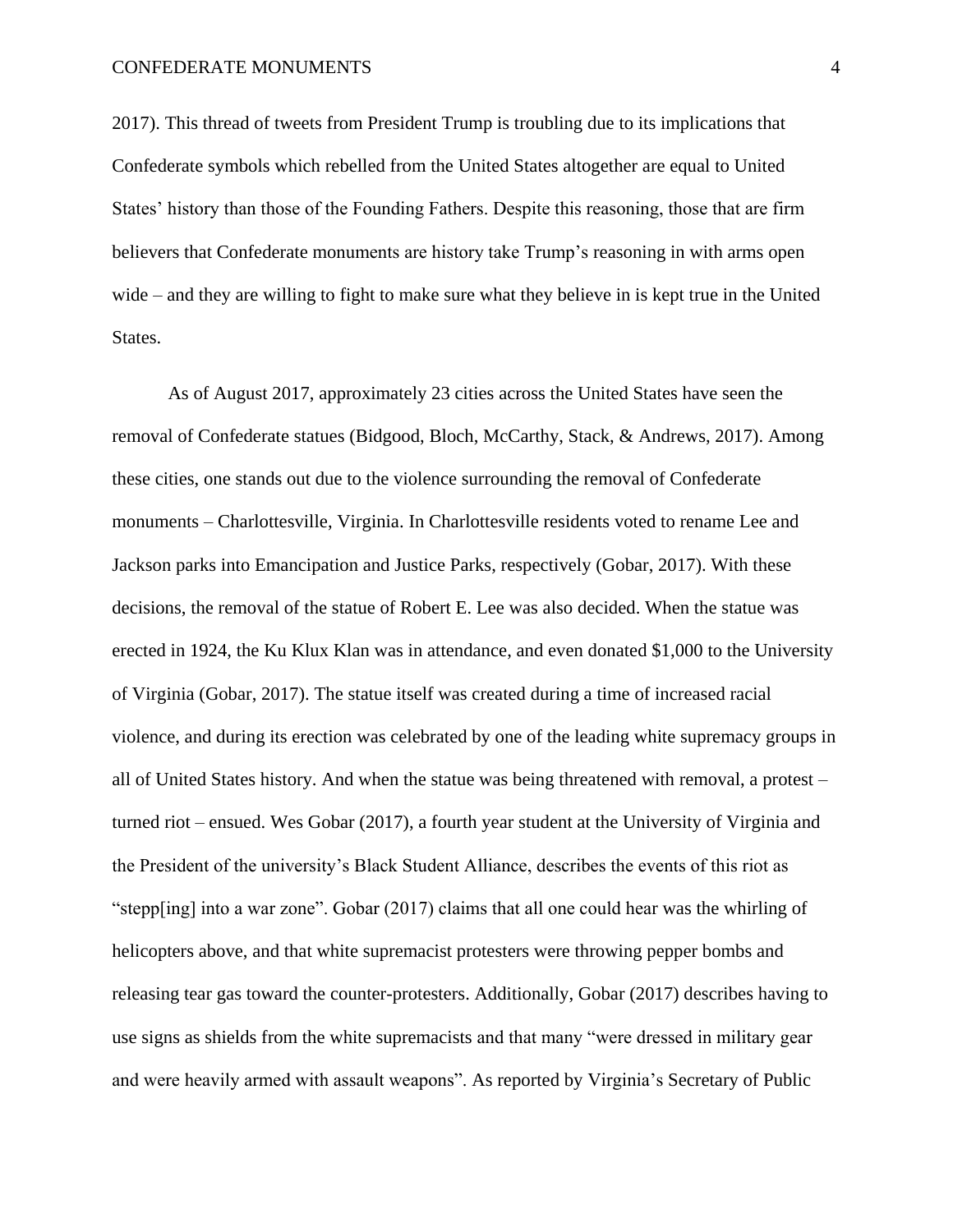## CONFEDERATE MONUMENTS 5

Safety, Brian Moran, he nodded to men clad in full military gear, and when he took a second look realized that who he thought were members of his force, were, in fact, white supremacist protestors (Davis, Heim, Vozzella, 2017). Similarly, a white nationalist wearing a bulletproof vest was documented firing a gun shot into a congestion of protesters (Robles, 2017). What was intended to be a protest on both sides, regarding each side's respective opinion on the removal of the Confederate monument, turned into a full-scale riot. In the case of Charlottesville, white supremacists were captured on camera beating counter-protestors, and in a specific instance killing a protestor. Even despite the events of Charlottesville, President Donald Trump was not vocal about condemning the acts of white supremacists. Instead, in an interview with reporters at Trump Tower, President Trump stated "I think there's blame on both sides" (Trump, personal communication, August 12, 2017). Rather than addressing the issue of white supremacy in the United States, President Trump successfully pointed blame at not one specific group, but two groups – the "alt-right" and the "alt-left". Even if his claims may be true, the implications of his statements meant that it wasn't the white supremacists fault – it was everyone's fault. Such evasion of specific blame allowed those in favor of objecting the removal of Confederate monuments to rally behind Trump's statements – "well look at what the "alt-left" did". With the executive leaders finding no one to blame for the violence during the Charlottesville riot, there was no closure to the situation, and thus the statue of Robert E. Lee still remains. And consequently, in October of 2017, two months following the initial Charlottesville riot, white supremacists held a torch-lit riot in downtown Charlottesville ("White Nationalists", 2017). CBS News (2017) claims that marchers were heard chanting "you will not replace us" and "we will be back". In this situation, the white supremacists threatened their return, despite never being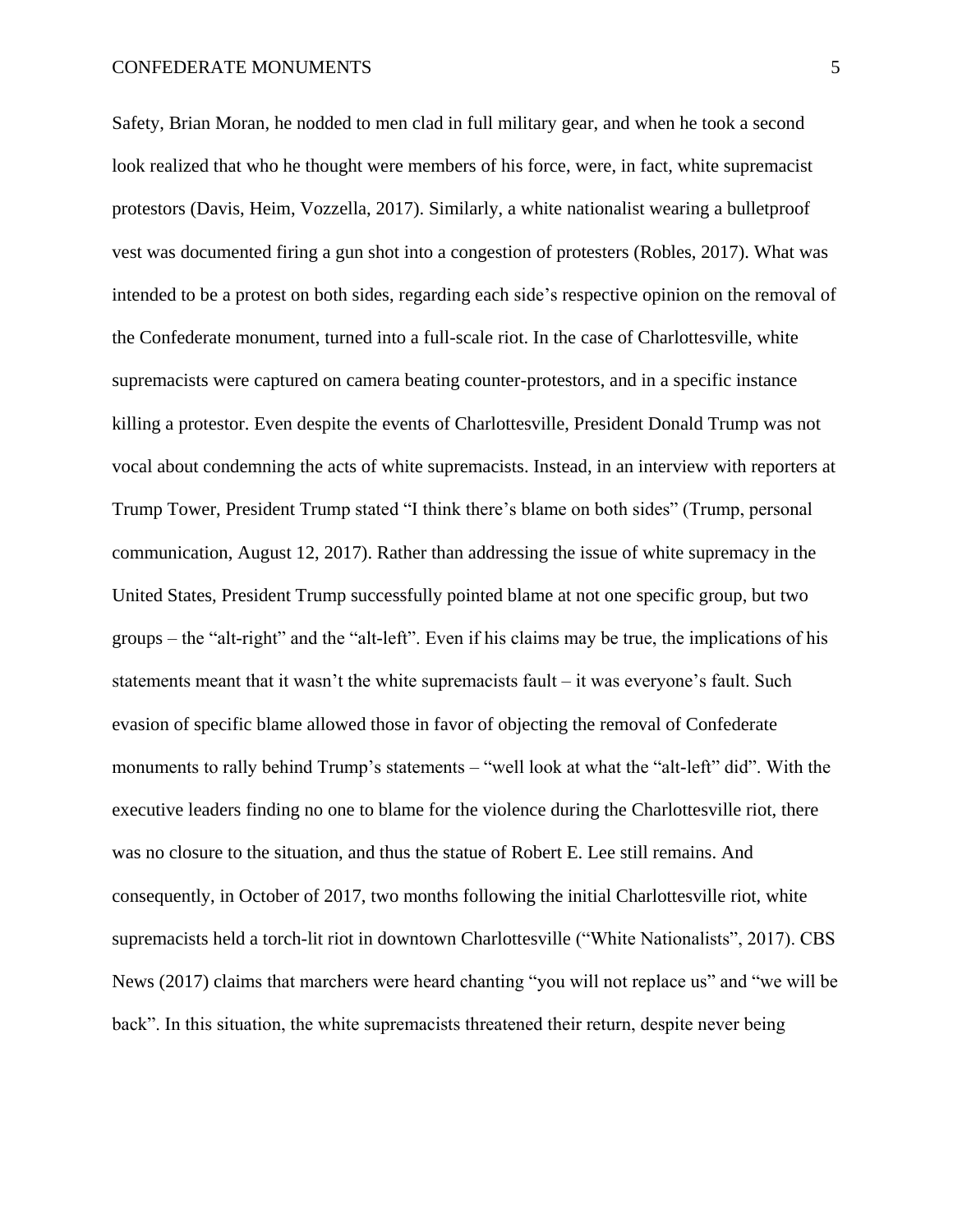officially ejected nor blamed by the government in the first place, insinuating that they plan on taking part in another riot which may be equal in caliber to the original.

Rather than rioting violently over the destruction of Confederate monuments, the United States' government should move the memorials into museums where they can be interpreted as history, and even art if deemed worthy, not in the plaza of a court house where they can only be interpreted as an ode to racism and slavery. Kevin Waite, an Assistant Professor of History at Durham University in the United Kingdom, proposes to collect these monuments and place them in a vast, outdoor museum space so that they can be contextualized with historical meaning as they are surrounded with other monuments of like sentiments (Waite, 2017). If such a task was taken up, it would be of great importance for the curators to carefully select biographical and historical information regarding each of the selected monuments to be displayed for the sake of history. In conjunction, these statements may often have to be blunt with the information regarding each of the monuments. It is necessary to explain that the statues glorifying the Confederacy are of men who owned large plantations and made their fortunes off of slave labor (Waite, 2017). In order to display these monuments as history, as many individuals insist they are, it is necessary for the true history of each monument be revealed so that the motive of erection being racism can be stripped from the monument. In addition to compiling currently standing statues, it may also be worth the time of the curators to collect the remains of monuments already removed by protestors (Waite, 2017). By including a mixture of historical relevance of the monuments and the current relevance, a true museum of United States' history can be created. In one aspect the monuments can display the history which caused the schism in the American people and lands, but in another aspect the monuments, or the remains of them,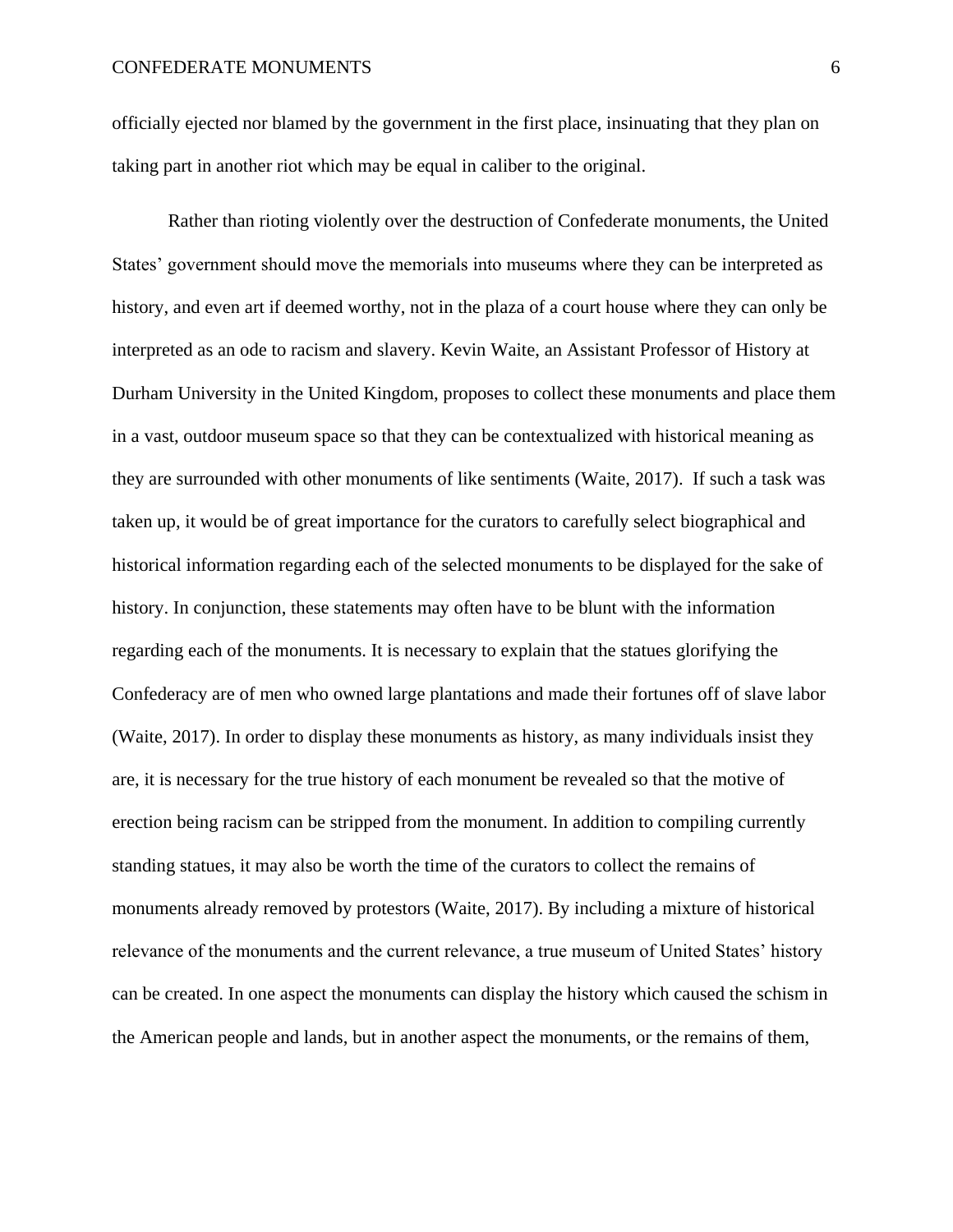show a more recent struggle for social justice in the United States – a struggle worth adding to the books of history.

The United States has not forgotten the Civil War. The Civil War is taught in any standard high school history course path, yet even so the true implications of monuments commemorating Confederates remain hidden behind neo-Confederate sentiments. The true meaning behind the bronze statue of Robert E. Lee, or of the ordinary southern male who went to fight for the Confederacy, and the repeated insistence by not only citizens, but the President as well, that these statues are core to United States' history has worked to fuel the current resurgence of white supremacy – which has taken the route of violence. Having a statue of Stonewall Jackson does no more to commemorate the heroes of the United States any better than erecting a statue of King George III would have following the Revolutionary War. Confederate monuments are not United States' history at all, yet they were erected to commemorate those lost fighting for what they believed in – that idea being the necessity of slavery which created the Confederate States in the first place. Even if the statues do represent a portion of history, placing them in the open insists that the land is not of the United States, but of the Confederacy.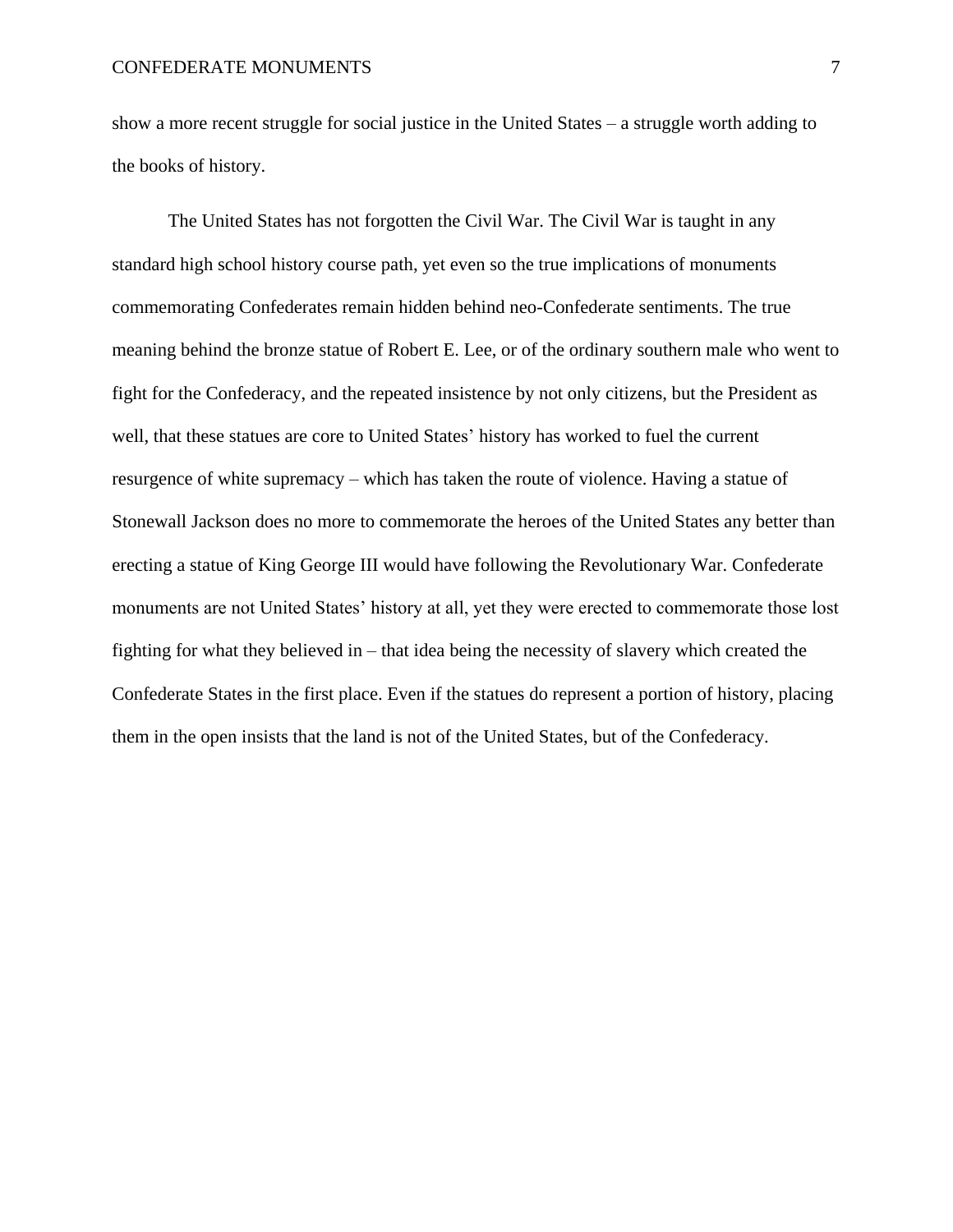## References

- Bidgood, J., Bloch, M., Mccarthy, M., Stack, L. & Andrews, W. (2017, August 16). Confederate monuments are coming down across the United States. Here's a list. *The New York Times*. Retrieved December 04, 2017, from https://www.nytimes.com/interactive/2017/08/16/us/confederate-monumentsremoved.html
- Bohland, Jon D. "Look away, look away, look away to Lexington: struggles over neo-Confederate nationalism, memory, and masculinity in a small Virginia town." *Southeastern Geographer*, vol. 53, no. 3, 2013, 267–295., doi:10.1353/sgo.2013.0026.
- Dailey, J. (2017, August 17). Baltimore's Confederate monument was never about 'history and culture'. Retrieved November 26, 2017, from https://www.huffingtonpost.com/entry/confederate-monuments-history-trumpbaltimore\_us\_5995a3a6e4b0d0d2cc84c952
- Davis, A. C., Heim, J., & Vozzella, L. (2017, August 26). How Charlottesville lost control amid deadly protest. *The Washington Post.* Retrieved December 06, 2017, from https://www.washingtonpost.com/investigations/how-charlottesville-lost-control-amiddeadly-protest/2017/08/26/288ffd4a-88f7-11e7-a94f-3139abce39f5\_story.html?utm\_term=.8b906536ed00
- Gobar, W. (2017, September 12). Perspective | This IS us: Charlottesville represented something distinctly American. White supremacy. Retrieved December 04, 2017, from https://www.washingtonpost.com/news/grade-point/wp/2017/09/12/this-is-us-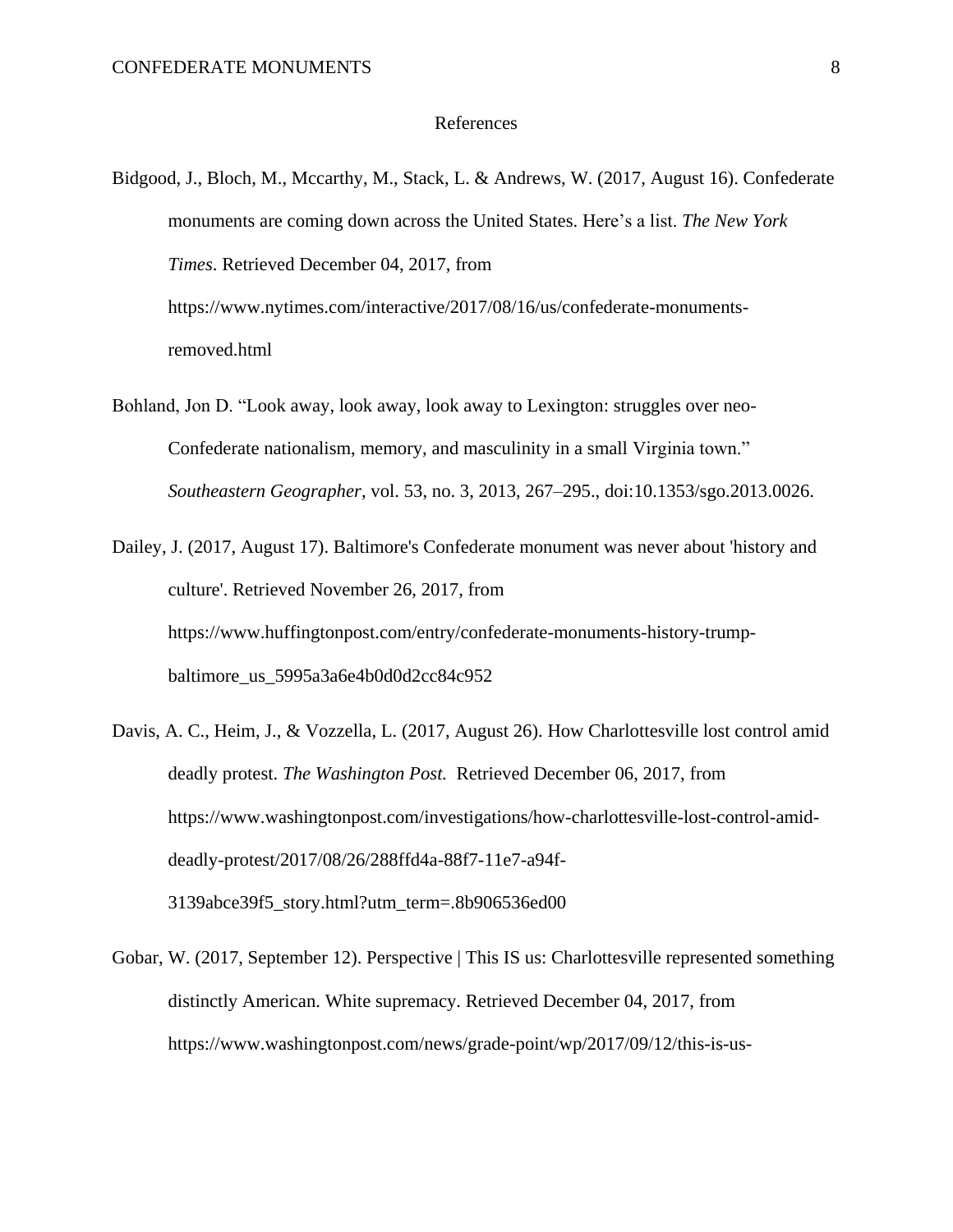charlottesville-represented-something-distinctly-american-white-

supremacy/?utm\_term=.578db8941d04

- Griffin, L. J. (2010). The myth of southern exceptionalism. *The Journal of American History*, 97(3), 768-769.
- Hague, E., & Sebesta, E. H. (2011). The Jefferson Davis highway: Contesting the Confederacy in the Pacific northwest. *Journal of American Studies*, 45(02), 281-301. doi:10.1017/s0021875811000089
- realDonaldTrump. (2017, August 17). Sad to see the history and culture of our great country being ripped apart with the removal of our beautiful statues and monuments. you..... [Tweet]. Retrieved December 04, 2017,

https://twitter.com/realdonaldtrump/status/898169407213645824?lang=en.

realDonaldTrump (2017, August 17). ...can't change history, but you can learn from it. Robert E Lee, Stonewall Jackson - who's next, Washington, Jefferson? so foolish! also... [Tweet]. Retrieved December 04, 2017,

https://twitter.com/realdonaldtrump/status/898171544236687361?lang=en

- Robles, F. (2017, August 25). As white nationalist in Charlottesville fired, police 'never moved'. *The New York Times.* Retrieved December 06, 2017, from https://www.nytimes.com/2017/08/25/us/charlottesville-protest-police.html
- Waite, K. (2017, August 28). A museum of Confederate statues -- And how it could help end the American Civil War. *The Huffington Post.* Retrieved December 06, 2017, from https://www.huffingtonpost.com/entry/a-museum-of-confederate-statues-and-how-itcould\_us\_599ebef1e4b0a62d0987acfd